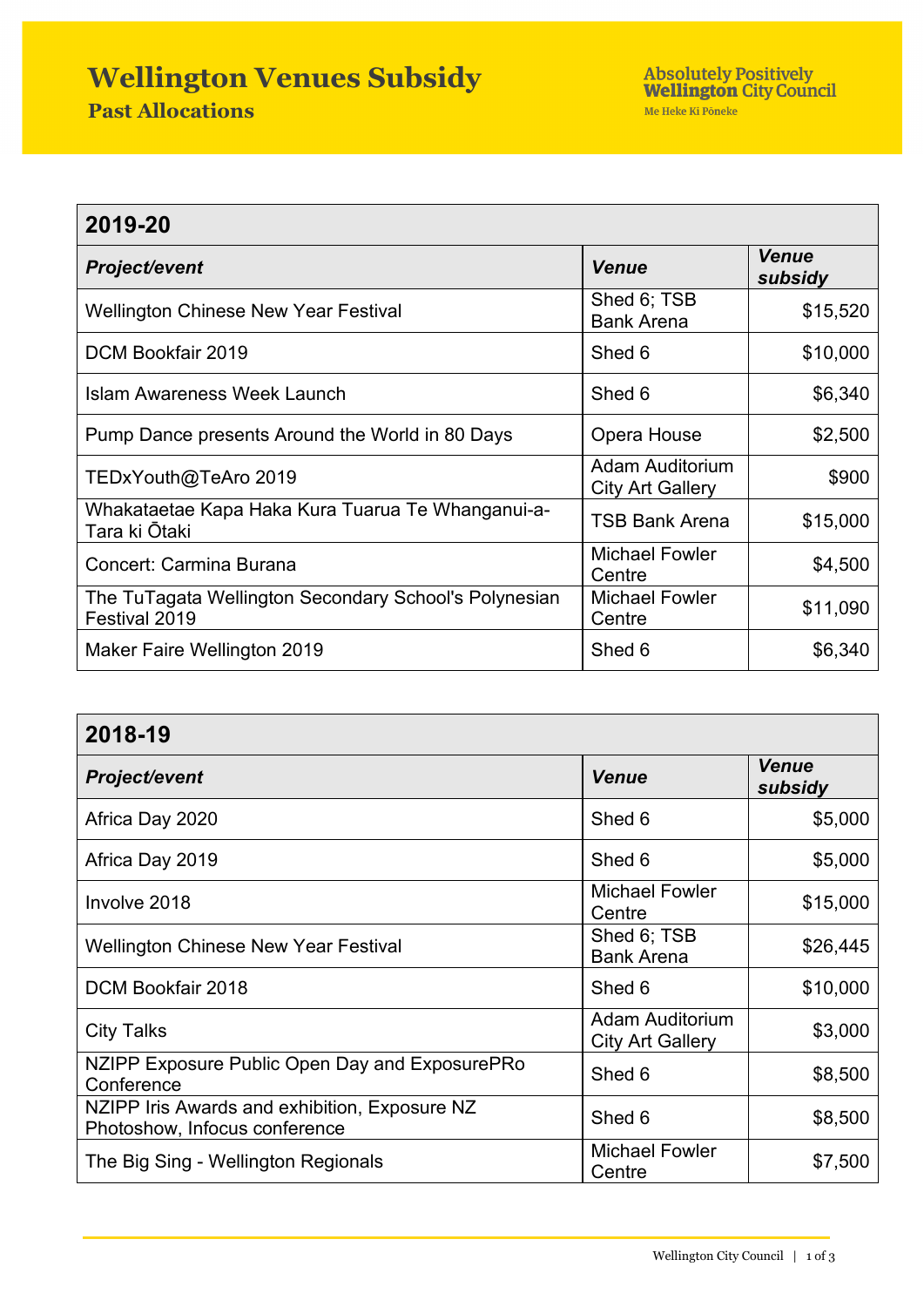| The Big Sing Finale                                                                        | <b>Michael Fowler</b><br>Centre                   | \$10,000 |
|--------------------------------------------------------------------------------------------|---------------------------------------------------|----------|
| Pump Dance presents Peta Pan                                                               | Opera House                                       | \$2,500  |
| Showquest                                                                                  | Opera House                                       | \$4,673  |
| Showquest                                                                                  | Opera House                                       | \$9,850  |
| <b>SGCNZ National University of Otago Sheilah Winn</b><br><b>Shakespeare Festival 2019</b> | <b>Michael Fowler</b><br>Centre                   | \$7,500  |
| Hip Hop Xposure 2018                                                                       | Opera House                                       | \$2,000  |
| Tawa Goes To Town, Tawa Schools and Community<br><b>Music Festival</b>                     | <b>Michael Fowler</b><br>Centre                   | \$15,000 |
| TEDxYouth@Te Aro                                                                           | <b>Adam Auditorium</b><br><b>City Art Gallery</b> | \$1,000  |
| <b>Audio Arts Aotearoa</b>                                                                 | <b>Adam Auditorium</b><br><b>City Art Gallery</b> | \$3,000  |
| The Menagerie Variety Show                                                                 | Opera House                                       | \$5,600  |
| <b>LitCrawl Wellington City Gallery Events</b>                                             | <b>Adam Auditorium</b><br><b>City Art Gallery</b> | \$900    |
| The TuTagata Secondary Poly Festival Wellington 2018                                       | <b>Michael Fowler</b><br>Centre                   | \$11,090 |
| THREE POETS AT CITY GALLERY                                                                | <b>Adam Auditorium</b><br><b>City Art Gallery</b> | \$355    |
| Diwali festival                                                                            | Shed 6; TSB<br><b>Bank Arena</b>                  | \$20,900 |
| <b>K-Culture Festival 2018</b>                                                             | <b>Michael Fowler</b><br>Centre                   | \$10,000 |
| Die Fledermaus - a Comic Operetta by Johann Strauss                                        | Opera House                                       | \$12,000 |
| Wellington Maker Faire - Powered by Capital E                                              | Shed 6                                            | \$3,000  |

| 2017-18                                      |                                 |                         |  |
|----------------------------------------------|---------------------------------|-------------------------|--|
| <b>Project/event</b>                         | <b>Venue</b>                    | <b>Venue</b><br>subsidy |  |
| Africa Day 2018                              | Shed 6                          | \$6,040                 |  |
| <b>Wellington Chinese New Year Festival</b>  | <b>Michael Fowler</b><br>Centre | \$18,555                |  |
| NZCT Chamber Music Contest - National Finals | <b>Michael Fowler</b><br>Centre | \$2,000                 |  |
| Coppelia                                     | Opera House                     | \$2,500                 |  |
| DCM Bookfair 2017                            | Shed 6                          | \$10,480                |  |